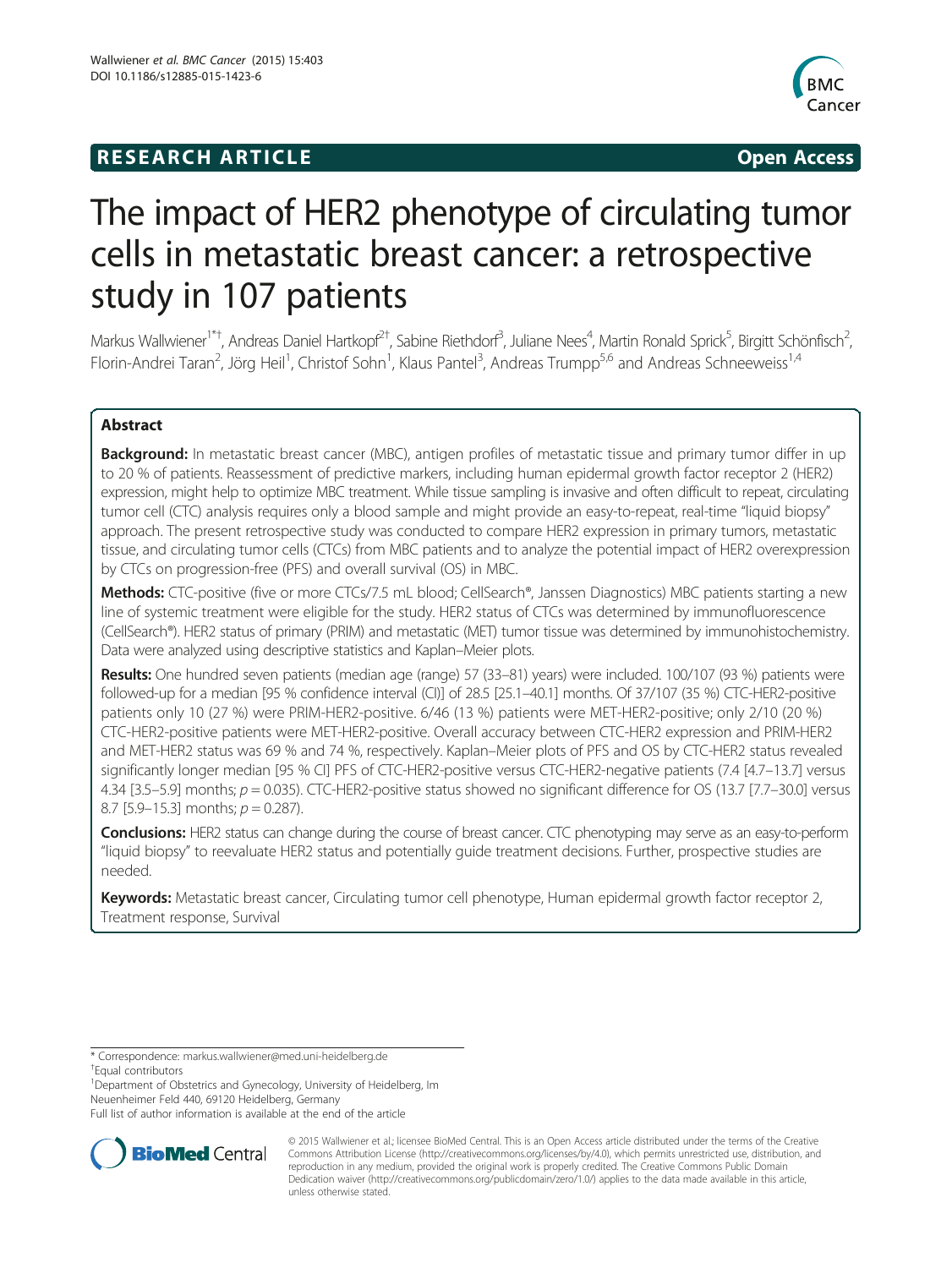## Background

Metastatic breast cancer (MBC) is a heterogeneous disease. The current standard for predicting prognosis in MBC is based on the primary tumor's biological phenotype, the site of metastasis, and the line of therapy. As MBC treatment evolves towards targeted therapy, the efficacy of novel therapies is also increasingly based on the biological characteristics of the disease. However, these are currently determined using primary tumor tissue (e.g. HER2-status) or by means of sequential metastatic tissue biopsies because breast cancer phenotype may change during disease progression [[1, 2](#page-5-0)]. This bears several limitations: (1) Metastatic tissue may not be available, (2) repeated sampling of metastatic tissue may not be feasible due to increased morbidity, and (3) metastatic breast cancer might be heterogeneous, implying that tissue from a single metastasis obtained at a single time point may not adequately reflect the tumor burden.

Currently, markers to predict the efficacy of MBC treatment frequently relate to the characteristics of the primary tumor, even though antigen profiles of the primary tumor and the distant metastases have been reported to differ in 7–20 % of patients [[3](#page-5-0)–[7\]](#page-5-0). Hence, a reassessment of predictive markers, including the expression of human epidermal growth factor receptor 2 (HER2), might help to optimize MBC treatment [[8, 9](#page-5-0)]. Due to the invasive nature of MBC, however, tissue sampling of metastatic sites may be difficult to perform, especially if repeated sampling is required [[10\]](#page-5-0).

Tumor cell spread into the blood circulation plays a key role during cancer progression. Currently, highly sensitive methods are being developed to detect single circulating tumor cells (CTCs), which are found in 40–80 % of breast cancer patients with metastatic disease. Using the CellSearch® technology cleared by the United States Food and Drug Administration in 2004, large studies have clearly demonstrated the adverse prognostic impact of CTC counts  $\geq$ 5 per 7.5 mL peripheral blood in patients with MBC [[11](#page-5-0)–[17\]](#page-6-0). In addition, detection of CTCs in primary breast cancer has been shown to be an independent prognostic marker for survival [[18](#page-6-0)].

Apart from CTC enumeration to estimate prognosis, CTC phenotype determination might be useful in predicting the efficacy of targeted therapy [\[8](#page-5-0), [19](#page-6-0)–[23](#page-6-0)]. Sampling of metastatic tissue is associated with increased morbidity, limiting the feasibility of repeated analysis. Therefore, CTC characterization may offer an attractive means of noninvasively monitoring the expression of therapeutic targets in patients with breast cancer. In this context, we conducted the present study to compare the expression of HER2 in primary tumor tissue, metastatic tissue, and CTCs. Moreover, we aimed to analyze the impact of HER2 overexpression of CTCs on prognosis.

## **Methods**

## Patients and study design

Patients treated for MBC at the National Center for Tumor Diseases (NCT; Heidelberg, Germany) between March 2010 and October 2013 were evaluated for this exploratory study. CTC enumeration was performed before starting a new line of systemic treatment. Patients with CTC counts ≥5 CTCs/7.5 mL peripheral blood were defined as CTC-positive [\[11](#page-5-0)]. Only CTC-positive patients were included in this analysis. Additional criteria for inclusion were age >18 years, clinical and radiological evidence of measurable or evaluable metastatic disease according to the Response Evaluation Criteria in Solid Tumors (RECIST) criteria [\[24\]](#page-6-0), progressive metastatic disease, and written informed consent for study participation, data collection and analysis, and publication. Patient records were reviewed for reports of metastatic tissue biopsies. Patients with malignancies other than breast cancer were excluded. Ethical approval was obtained from the Ethics Committee of the Medical Faculty of the University of Heidelberg.

## Enumeration and HER2 characterization of CTCs

Enrichment and enumeration of CTCs using the CellSearch technology (CellSearch™ Epithelial Cell Kit/CellSpotter™ Analyzer, Janssen Diagnostics LLC, Raritan, NJ, USA) was essentially performed as described elsewhere [[25](#page-6-0)]. Briefly, 7.5 mL samples of peripheral whole blood were collected in CellSave tubes (Janssen Diagnostics LLC, Raritan, NJ, USA) containing ethylenediaminetetraacetic acid (EDTA) and a cellular preservative. Samples were maintained at room temperature and processed within 96 h. Epithelial cells were immunomagnetically enriched using ferrofluid nanoparticles coated with antibodies against epithelial cell adhesion molecule (EpCAM). Subsequently, EpCAM-positive cells were labeled with the nuclear dye 4′,6-diamidino-2 phenylindole (DAPI) and immunostained with monoclonal antibodies specific for keratins and for the leukocyte common antigen CD45. Cells with intact nuclei that were CD45-negative and keratin-positive were defined as CTCs and enumerated by trained operators. Blood samples containing ≥5 CTCs/7.5 mL blood were considered CTCpositive, as published previously [\[11\]](#page-5-0).

HER2 expression on CTCs was characterized within the CellSearch technology using an anti-HER2 antibody labeled with fluorescein isothiocyanate (FITC, CellSearch tumor phenotyping reagent HER2, Janssen Diagnostics LLC, Raritan, NJ, USA), as described previously [\[19, 26](#page-6-0), [27\]](#page-6-0). The intensity of HER2-specific immunofluorescence was scored as negative  $(0)$ , weak  $(1+)$ , moderate  $(2+)$ , or strong (3+). CTC status was considered HER2-positive (CTC-HER2-positive) if at least one CTC exhibited strong (3+) or moderate (2+) HER2 staining [[8\]](#page-5-0).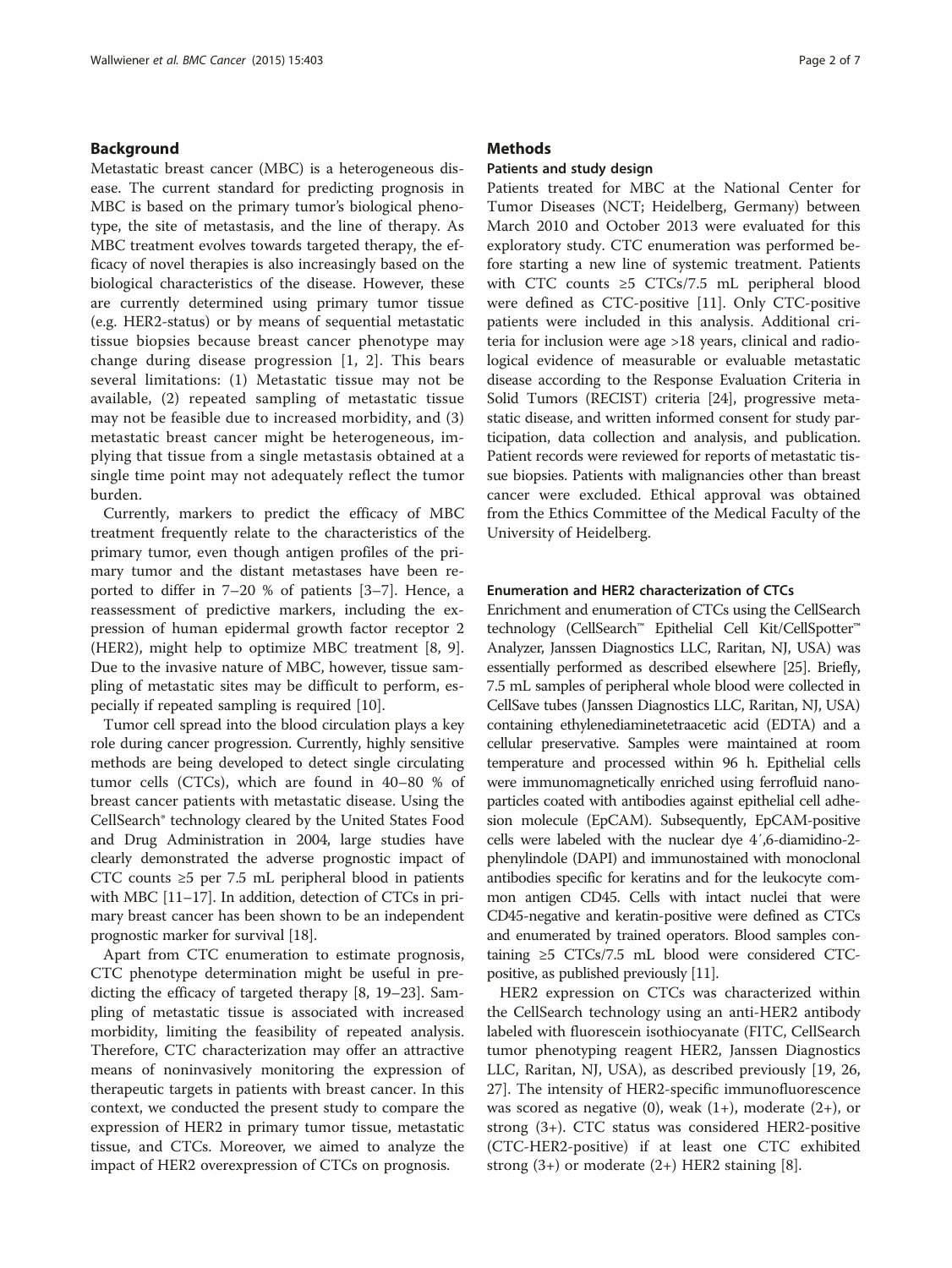#### Primary and metastatic HER2 status

The HER2 status was determined for the primary tumor (PRIM-HER2 status) and metastatic tissue (MET-HER2 status) using the immunohistochemistry-based HERCEP™ test (DAKO, Glostrup, Denmark) for semi-quantitative detection of HER2 expression in breast cancer tissue. Expression of HER2 was scored on a scale from 0 to 3+. Primary tumor and metastatic tissue samples with a score of 3+ were considered PRIM-HER2-positive and MET-HER2-positive, respectively. In cases where the score was 2+, HER2 amplification was determined by fluorescence in-situ hybridization (FISH) using the Pathvysion Kit (Vysis Inc., Downers Grove, IL, USA).

## Data collection and analysis

All data were extracted systematically from treatment records. Demographic data and clinical characteristics were described as frequency and percentage, median and range, or mean and standard deviation. Groups were compared using the Wilcoxon rank test or Fisher's exact test, as appropriate. Kaplan–Meier plots by CTC-HER2 status were generated with R, version 3.0.0 [\[28](#page-6-0)], for PFS and OS (time from initiation of the new line of systemic treatment to disease progression and death from any cause, respectively), with data being censored at last follow-up if progression or death had not occurred. PFS and OS times were estimated as medians with 95 % confidence intervals (CIs). Differences in PFS and OS by CTC-HER2 status were assessed by the log-rank test. All statistical tests were done using R, version 3.0.0 with package survival [\[28](#page-6-0)]. A significance level of 5 % was chosen.

## Results

## Patient characteristics

In total, 107 CTC-positive patients with a median age of 57 years (range, 33–81) were included in the analysis. 100/107 (93 %) patients were followed-up for a median [95 % CI] of 28.5 [25.1–40.1] months. Table 1 details the patient characteristics. Figure [1](#page-3-0) shows the flow of patients through the study and indicates the number of patients with metastatic tumor tissue. The primary tumor was estrogen receptor (ER)-positive in 78 (73 %) patients, progesterone receptor (PR)-positive in 68 (64 %) patients, and HER2-negative in 91 (85 %) patients. 80 % of all patients had multiple metastatic sites, 18 % had bone metastases, 21 % had visceral or local metastases, and 62 % had both. 48 % of all patients received firstline treatment for MBC, 21 % second-line treatment, and 31 % third- or further-line treatment (line unknown in one patient). 13 % of patients were pretreated with HER2-targeted therapy before study entry. The median time from biopsy of the primary tumor to biopsy of

|                                                    | Total       | CTC-HER2-positive p-value |       |
|----------------------------------------------------|-------------|---------------------------|-------|
| Total, $n$ $(\%)$                                  | 107         | 37 (35)                   |       |
| Age at primary diagnosis,<br>years; median (range) | 49 (33-81)  | 49 (35-77)                | 0.594 |
| Age at enrollment, years;<br>median (range)        | $57(33-81)$ | 58 (40-77)                | 0.517 |
| ER status, $n$ (%)                                 |             |                           | 0.253 |
| Negative                                           | 78          | 30(38)                    |       |
| Positive                                           | 29          | 7(24)                     |       |
| PR status, n (%)                                   |             |                           | 0.673 |
| Negative                                           | 68          | 25 (37)                   |       |
| Positive                                           | 39          | 12(31)                    |       |
| Number of metastatic<br>sites, $n$ $(\%)$          |             |                           | 0.799 |
| One site                                           | 21          | 8(38)                     |       |
| Multiple sites                                     | 86          | 29 (34)                   |       |
| Site of metastasis, n (%)                          |             |                           | 0.626 |
| Bone                                               | 19          | 5(26)                     |       |
| Visceral                                           | 22          | 7(32)                     |       |
| Both                                               | 66          | 25 (38)                   |       |
| Line of therapy, n $(\%)^a$                        |             |                           | 0.268 |
| First                                              | 51          | 18 (35)                   |       |
| Second                                             | 22          | 10(45)                    |       |
| Further                                            | 33          | 8(24)                     |       |

 $ER$  estrogen receptor,  $PR$  progesterone receptor

<sup>a</sup> Line of therapy unknown for one patient

metastatic lesions was 44 months. The median time from biopsy of metastases to CTC analysis was 230 days.

#### HER2 status of CTCs, primary tumor, and metastases

The median number (range) of CTCs detected per 7.5 mL blood was 27 (5–5000). HER2-positive CTCs were detected in 37/107 (35 %) patients. There was no significant association between CTC-HER2 status and CTC count or any other factor shown in Table 1.

As shown in Table [2](#page-3-0), only 10 (27 %) of the 37 CTC-HER2-positive patients had a HER2-positive primary tumor (PRIM). The overall accuracy between CTC-HER2 and PRIM-HER2 status was 69 %. The HER2 status of metastatic tissue samples (MET) was available for 46 patients, of whom 6 (13 %) were MET-HER2-positive. HER2-positive metastasis was observed only in 2 out of 10 (20 %) CTC-HER2-positive patients. The overall accuracy between CTC-HER2 and MET-HER2 status was 74 %. As shown in Table [3](#page-3-0), the overall accuracy between PRIM-HER2 and MET-HER2 status was 38/46 (83 %). 3/46 (7 %) breast cancers were PRIM-HER2-positive and MET-HER2-negative, whereas 5/46 (11 %) were PRIM-HER2 negative and MET-HER2-positive.

## Table 1 Patient characteristics and CTC-HER status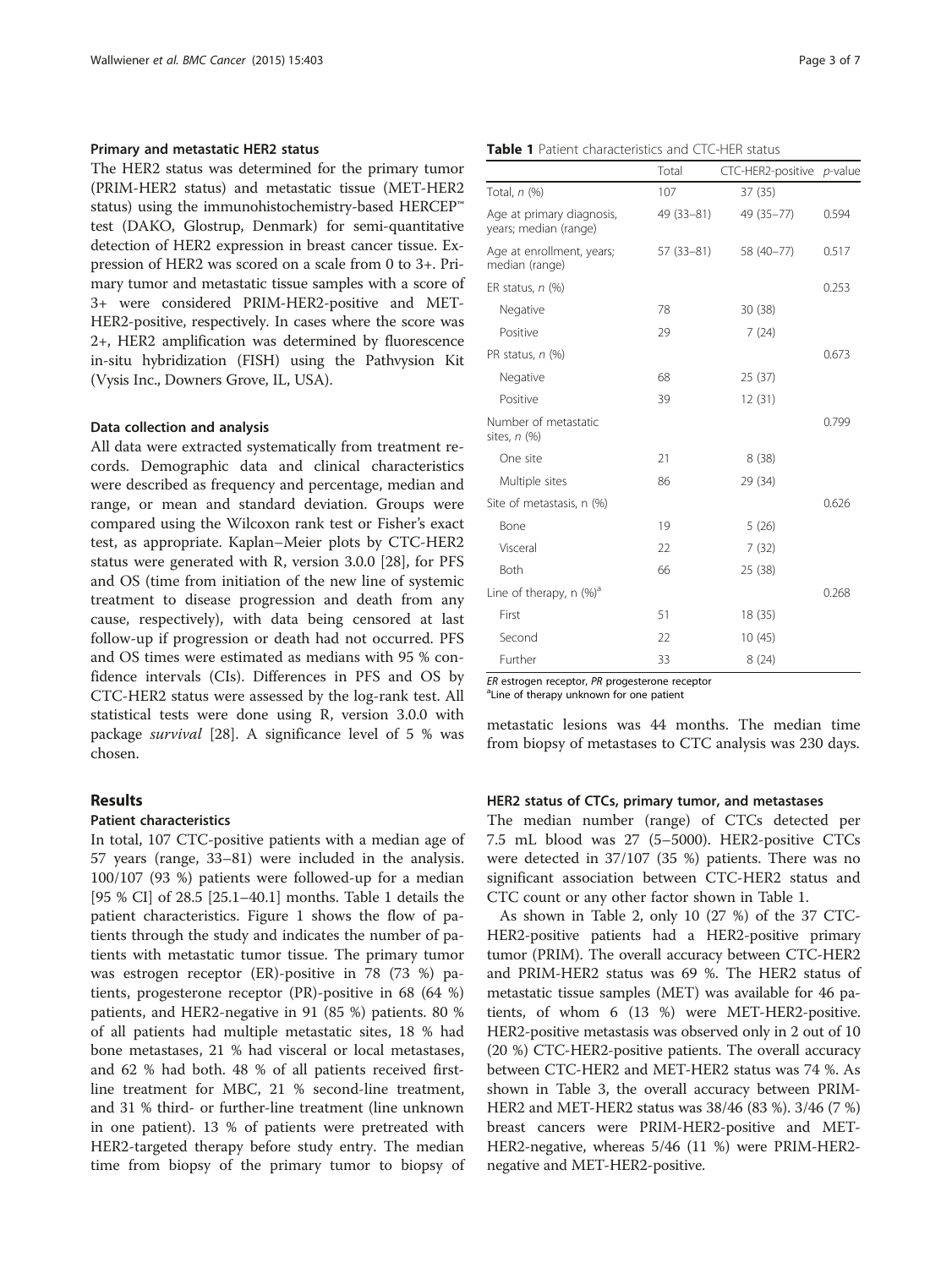<span id="page-3-0"></span>

## Analysis of survival by CTC-HER2 status

Follow-up data were available for 100/107 (93 %) patients with a median follow-up period [95 % CI] of 28.5 [25.1–40.1] months. Figure [2](#page-4-0) shows the Kaplan–Meier plots of PFS and OS by CTC-HER2 status. PFS was significantly longer in CTC-HER2-positive patients than in CTC-HER2-negative patients ( $p = 0.035$ ), the respective median PFS times [95 % CI] being 7.4 [4.7–13.7] and 4.3 [3.5–5.9] months. In contrast, the association of CTC-HER2-positive status with a longer OS of 13.7 [7.7–30.0] months as compared with 8.7 [5.9–15.3] months for CTC-HER2-negative status was not statistically significant ( $p = 0.287$ ).

## **Discussion**

Although the expression of therapeutic targets may change during the course of disease, treatment decisions for MBC are often based on primary tumor characteristics [[29\]](#page-6-0). Therefore, current treatment guidelines recommend reevaluation of patients with MBC for the HER2

Table 2 Comparison of CTCs, primary tumor, and metastatic tissue by HER2 status in patients with MBC

|                          |     | Total CTC-HER2-negative CTC-HER2-positive |           |
|--------------------------|-----|-------------------------------------------|-----------|
|                          |     | n(%)                                      | n(%)      |
| PRIM-HER2 status (total) | 107 | 70 (65 %)                                 | 37 (35 %) |
| Negative                 | 91  | 64 (70 %)                                 | 27 (30 %) |
| Positive                 | 16  | 6(38%)                                    | 10 (62 %) |
| MET-HER2 status (total)  | 46  | 36 (78 %)                                 | 10 (22 %) |
| Negative                 | 40  | 32 (80 %)                                 | 8 (20 %)  |
| Positive                 | 6   | 4 (67 %)                                  | 2 (33 %)  |
|                          |     |                                           |           |

Overall accuracy of CTC-HER2 and PRIM-HER2 status: 69 %; overall accuracy of CTC-HER2 and MET-HER2 status: 74 %

and hormone receptor status of metastatic tissue ([www.ago-online.de\)](http://www.ago-online.de/). However, this is an invasive procedure that could be difficult to perform, especially if sampling needs to be repeated [[10](#page-5-0)]. By contrast, CTCs provide a very promising, easy to repeat, real-time "liquid biopsy" approach. CTCs offer the advantage that the therapeutic targets they express may more accurately represent the currently most important subpopulation of tumor cells thus potentially making CTCs better predictors of the efficacy of targeted treatments [\[30](#page-6-0)].

Our results confirm that HER2 expression in metastatic tissue does not necessarily reflect the phenotype of the primary tumor. The process of tumor progression and distant metastasis is highly selective, involves genetic changes that also affect HER2 status, and mainly, is accompanied by selection of HER2-positive or HER2 negative cells. The 83 % overall accuracy in HER2 status we found between metastatic tissue and primary tumor is in line with other studies, which report overall accuracy rates of 70–95 % [[3](#page-5-0)–[6](#page-5-0)]. About 10 % of patients with initially HER2-negative disease presented with HER2 positive metastasis and therefore were potentially exposed to undertreatment in the absence of HER2-directed therapy. Moreover, the HER2 status of a single metastatic biopsy sample might not accurately enough reflect the

Table 3 Comparison of primary tumor and metastatic tissue by HER2 status (PRIM-HER2 and MET-HER2 status, respectively)

|                             | Total      | MET-HER2-negative MET-HER2-positive |               |
|-----------------------------|------------|-------------------------------------|---------------|
| PRIM-HFR2<br>status (total) | 46 (100 %) | 40/46 (87 %)                        | $6/46$ (13 %) |
| Negative                    |            | 42/46 (91 %) 37/42 (88 %)           | 5/42 (12 %)   |
| Positive                    | 4/46(9%)   | $3/4$ (7 %)                         | $1/4$ (25 %)  |

Overall accuracy of MET-HER2 and PRIM-HER2 status: 83 %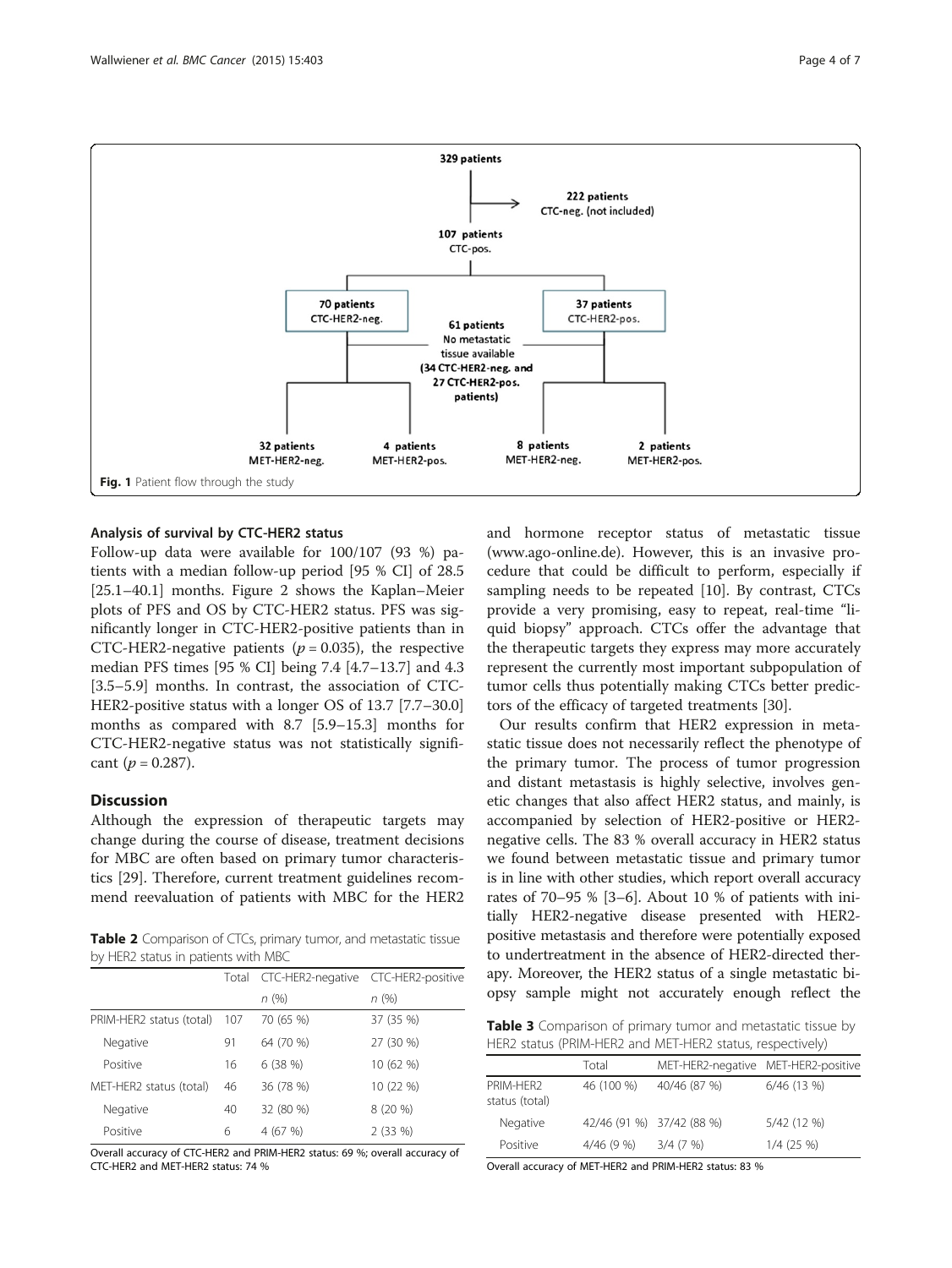<span id="page-4-0"></span>

HER2 status of all metastatic sites [\[4\]](#page-5-0). In contrast to tissue sampling from a single metastasis, the detection and enumeration of CTCs represents an attractive, noninvasive alternative that also enables repeated evaluation of the phenotype of the currently circulating, i.e. probably most active, tumor cells [\[9](#page-5-0)]. We found a 74 % overall accuracy in HER2 status between metastatic tissue and CTCs. However, this comparison is limited by the fact that the biopsies of metastatic tissue and blood sampling for CTC studies were not performed simultaneously. Ideally, the CTC-HER2 and MET-HER2 assessments should be performed in temporal proximity because CTC status is known to be dynamic and therefore the time between the two determinations may be relevant. However, in routine clinical practice the time lapse can be considerable. Moreover, HER2-targeted treatment of PRIM-HER2-positive patients before biopsy of metastatic tissue or CTC sampling may interfere with HER2 testing. In our present study, metastatic tissue was available only from 10 CTC-HER2-positive patients, and therefore our findings regarding the incidence of HER2-positive metastasis in CTC-HER2-positive patients should be interpreted with caution. Clarification of these aspects requires prospective studies such as the German DETECT study (NCT01619111). This is a phase III multicenter trial in which patients with a HER2-negative primary tumor but HER2-positive CTCs are randomized to standard treatment alone or in combination with the dual HER1/HER2 tyrosine kinase inhibitor lapatinib.

To determine the HER2 status of CTCs, we used an immunofluorescence staining score previously established by Meng et al. [[19](#page-6-0)] and Riethdorf et al. [\[27\]](#page-6-0). These authors demonstrated a high overall accuracy between immunofluorescence and FISH analysis of single cells. The present study defined a patient as CTC-HER2-positive if she was CTC-positive with  $\geq$ 5 CTCs/7.5 mL blood and had at least one CTC with an immunostaining score of 3+ or 2+. This definition was proposed by Fehm et al., who recently

presented a prospective multicenter trial investigating HER2 expression on CTCs in patients with MBC [\[8](#page-5-0)]. In line with their study, one-third of our patients had at least one CTC with strong or moderate, i.e. 3+ or 2+, overexpression of HER2, and 31 % of patients had a CTC-HER2 status different from their primary tumor's HER2 status. Hence, it is possible that 10 % of all patients with MBC might benefit from HER2-directed treatment despite their primary tumor being HER2-negative since about 80 % of all patients are PRIM-HER2-negative, half of whom are CTC-positive  $(≥5$  CTCs/7.5 mL blood) in the metastatic setting where the rate of CTC-HER2 positivity (i.e., immunostaining score 3+ or 2+) is about 30 %.

However, there are also other definitions of CTC-HER2 positivity. For instance, Pestrin et al. and Meng et al. defined a patient as CTC-HER2-positive if the receptor was strongly overexpressed on at least 50 % of CTCs [[19, 20](#page-6-0)]. On the other hand, studying primary breast cancer, where the CTC detection rate is lower than in MBC, Riethdorf et al. also used the presence of at least one HER2-positive CTC as a cut-off level [\[27\]](#page-6-0). To establish a robust predictive marker, an optimal cut-off level for CTC-HER2 positivity needs to be defined in prospective trials. An even more restrictive definition of CTC-HER2 positivity (only CTCs with 3+ staining) than the one we used in the present study  $(3+$  or  $2+$  staining) is currently being evaluated in the above-mentioned DETECT study.

Interestingly, we found that patients with HER2-positive CTCs had had a significantly longer PFS than patients who were CTC-HER2-negative. This is in contrast to other studies that evaluated the impact of HER2-positive CTCs on survival [[21](#page-6-0), [31](#page-6-0)]. However, these studies compared the prognosis of CTC-HER2-positive patients with the prognosis of patients without CTCs. By contrast, all patients in our study were CTC-positive, which per se is associated with an extremely poor prognosis. However, in view of the relatively small number of patients and the lack of significant impact of CTC-HER2 status on OS, our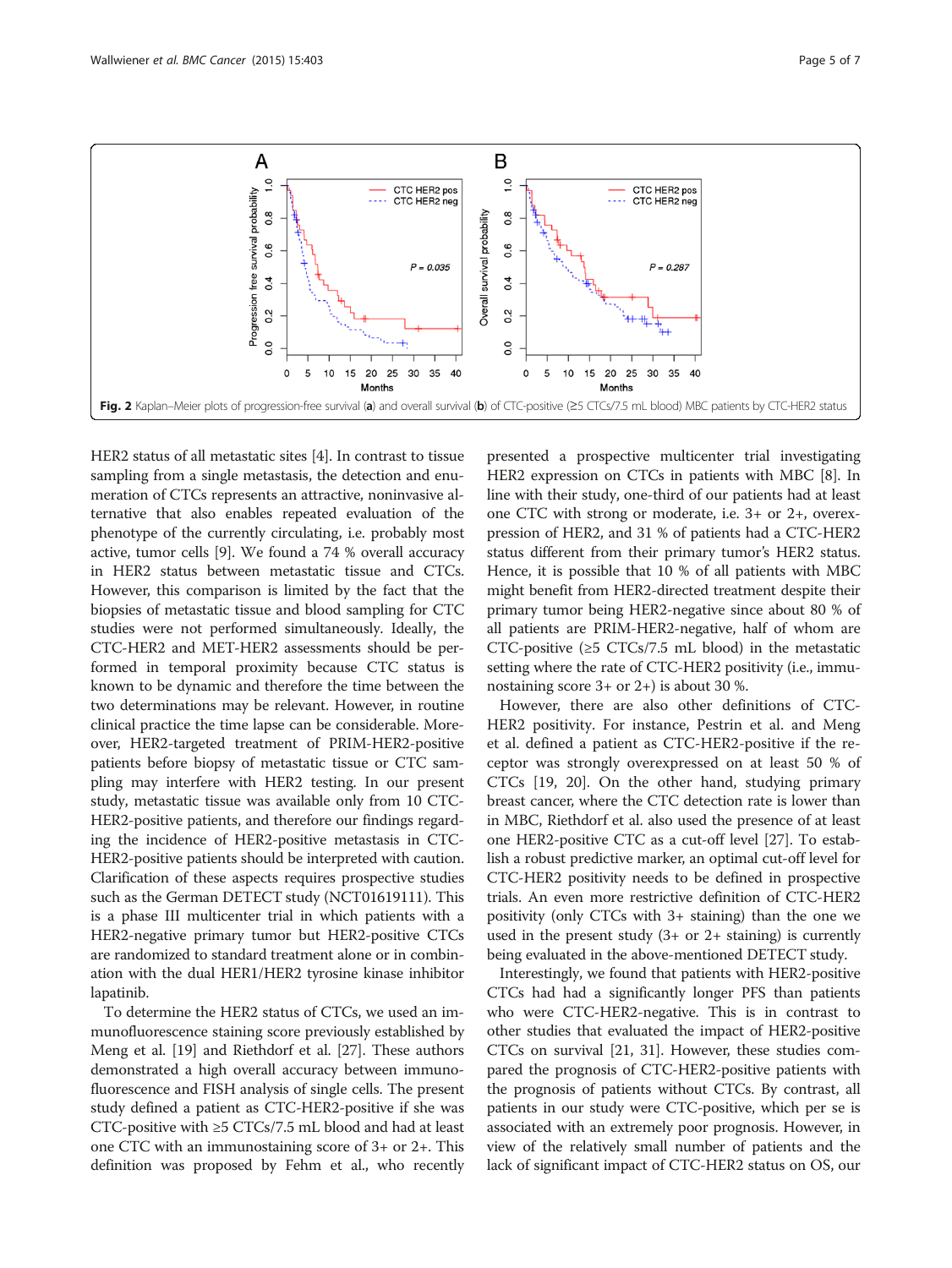<span id="page-5-0"></span>results should be interpreted with caution. Moreover, these results are likely to be biased by HER-targeted treatment as 11 of the 37 CTC-HER2-positive patients had a HER2-positive primary tumor or HER2-positve metastasis, or both.

## Limitations of the study

Potential limitations of the study include its retrospective design, the lack of FISH diagnostics for all HER2 assessments, the variability of HER2 immunohistochemistry testing, and the fact that the sample size was too small for multivariate analysis.

## Conclusions

Our findings confirm that the HER2 status of breast cancer may change during the course of disease, with important consequences for the efficacy of targeted treatment. In this context, CTC phenotyping may serve as a "liquid biopsy" that is easily performed and repeated during breast cancer treatment and is a promising aid in guiding treatment decisions. The clinical value of CTCs in predicting the efficacy of HER2-directed therapy is currently being investigated in prospective randomized trials.

#### Abbreviations

CI: Confidence interval; CTC: Circulating tumor cell; CTC-HER2 status: HER2 status of CTCs; DAPI: 4′,6-diamidino-2-phenylindole;

EDTA: Ethylenediaminetetraacetic acid; EpCAM: Epithelial cell adhesion molecule; ER: Estrogen receptor; FISH: Fluorescence in situ hybridization; FITC: Fluorescein isothiocyanate; HER2: Human epidermal growth factor receptor 2; MET-HER2 status: HER2 status of metastatic tissue; NCT: National Center for Tumor Diseases, Heidelberg, Germany; PR: Progesterone receptor; PRIM-HER2 status: HER2 status of primary tumor; RECIST: Response Evaluation Criteria in Solid Tumors.

#### Competing interests

The authors declare that they have no competing interests.

#### Authors' contributions

MW, ADH, KP, AT, and AS jointly conceived the study and developed its design. MW and AS supervised the study. SR and KP developed the methodology. MW, ADH, SR, JN, MRS, FAT, JH, CS, KP, AT, and AS participated in patient recruitment, patient management, clinical data collection, sample collection, and sample analysis. BS and JN organized and reported the data, constructed the databases, and conducted data management. BS performed the statistical analysis. MW, ADH, SR, MRS, BS, FAT, JH, CS, AT, and AS participated in data analysis and interpretation. MW, ADH, BS, and AS drafted the manuscript. SR, JN, MRS, FAT, JH, CS, KP, and AT revised the draft manuscript for important intellectual input. MW, ADH, BS, and AS prepared the final manuscript. All authors read and approved the final manuscript.

#### Authors' information

MW and ADH are joint first authors.

#### Acknowledgements

The authors gratefully acknowledge all patients whose data were used in this study. We also thank the medical and nursing staff, especially Martina Scharpff, at the National Center for Tumor Diseases (NCT; Heidelberg) for the excellent management and care of our patients, the NCT laboratory staff who did the CTC and MET-HER2 determinations, and Antje Andreas, Cornelia Coith and Oliver Mauermann (Hamburg), who provided excellent technical assistance with the CTC-HER2 determinations.

This study was supported by NCT in-house funds, made available to AS and AT, and by grants to AT from the BioRN Leading Edge Cluster "Molecular

and Cell Based Medicine" (BRN 02GS1893), supported by the German Federal Ministry of Education and Research (BMBF), Berlin, Germany (BMBF N02/74829) and the Dietmar Hopp Foundation. We acknowledge financial support from the German Research Foundation (DFG) and Ruprecht-Karls-Universität Heidelberg through the funding program for Open Access Publishing.

#### Author details

<sup>1</sup>Department of Obstetrics and Gynecology, University of Heidelberg, Im Neuenheimer Feld 440, 69120 Heidelberg, Germany. <sup>2</sup>Department of Obstetrics and Gynecology, University of Tübingen, Calwerstraße 7, 72076 Tübingen, Germany. <sup>3</sup>Department of Tumor Biology, University Medical Center Hamburg-Eppendorf, Martinistraße 52, 20246 Hamburg, Germany. 4 National Center for Tumor Diseases, Im Neuenheimer Feld 460, 69120 Heidelberg, Germany. <sup>5</sup>Heidelberg Institute for Stem Cell Technology and Experimental Medicine (HI-STEM gGmbH), Im Neuenheimer Feld 280, 69120 Heidelberg, Germany. <sup>6</sup>Division of Stem Cells and Cancer, German Cancer Research Center (DKFZ), Im Neuenheimer Feld 280, 69120 Heidelberg, Germany.

## Received: 5 December 2014 Accepted: 6 May 2015 Published online: 14 May 2015

#### References

- 1. Loehberg CR, Almstedt K, Jud SM, Haeberle L, Fasching PA, Hack CC, et al. Prognostic relevance of Ki-67 in the primary tumor for survival after a diagnosis of distant metastasis. Breast Cancer Res Treat. 2013;138:899–908.
- 2. Hartkopf A, Brendel M, Wallwiener M, Taran FA, Brucker S, Grischke EM. Trastuzumab administration in patients with metastatic breast cancer – experience of a large University Breast Center. Geburtshilfe Frauenheilkd. 2014;74:563–8.
- 3. Tanner M, Jarvinen P, Isola J. Amplification of HER-2/neu and topoisomerase IIalpha in primary and metastatic breast cancer. Cancer Res. 2001;61:5345–8.
- 4. Gancberg D, Di Leo A, Cardoso F, Rouas G, Pedrocchi M, Paesmans M, et al. Comparison of HER-2 status between primary breast cancer and corresponding distant metastatic sites. Ann Oncol. 2002;13:1036–43.
- 5. Edgerton SM, Moore 2nd D, Merkel D. Thor AD: erbB-2 (HER-2) and breast cancer progression. Appl Immunohistochem Mol Morphol. 2003;11:214–21.
- 6. Santinelli A, Pisa E, Stramazzotti D, Fabris G. HER-2 status discrepancy between primary breast cancer and metastatic sites. Impact on target therapy. Int J Cancer. 2008;122:999–1004.
- 7. Hartkopf AD, Banys M, Meier-Stiegen F, Hahn M, Rohm C, Hoffmann J, et al. The HER2 status of disseminated tumor cells in the bone marrow of early breast cancer patients is independent from primary tumor and predicts higher risk of relapse. Breast Cancer Res Treat. 2013;138:509–17.
- 8. Fehm T, Müller V, Aktas B, Janni W, Schneeweiss A, Stickeler E, et al. HER2 status of circulating tumor cells in patients with metastatic breast cancer: a prospective, multicenter trial. Breast Cancer Res Treat. 2010;124:403–12.
- 9. Hartkopf AD, Banys M, Fehm T. HER2-positive DTCs/CTCs in breast cancer. Recent Results Cancer Res. 2012;195:203–15.
- 10. Banys M, Hartkopf AD, Krawczyk N, Becker S, Fehm T. Clinical implications of the detection of circulating tumor cells in breast cancer patients. Biomark Med. 2012;6:109–18.
- 11. Cristofanilli M, Budd GT, Ellis MJ, Stopeck A, Matera J, Miller MC, et al. Circulating tumor cells, disease progression, and survival in metastatic breast cancer. N Engl J Med. 2004;351:781–91.
- 12. Liu MC, Shields PG, Warren RD, Cohen P, Wilkinson M, Ottaviano YL, et al. Circulating tumor cells: a useful predictor of treatment efficacy in metastatic breast cancer. J Clin Oncol. 2009;27:5153–9.
- 13. Giuliano M, Giordano A, Jackson S, Hess KR, De Giorgi U, Mego M, et al. Circulating tumor cells as prognostic and predictive markers in metastatic breast cancer patients receiving first-line systemic treatment. Breast Cancer Res. 2011;13:R67.
- 14. Giordano A, Giuliano M, De Laurentiis M, Arpino G, Jackson S, Handy BC, et al. Circulating tumor cells in immunohistochemical subtypes of metastatic breast cancer: lack of prediction in HER2-positive disease treated with targeted therapy. Ann Oncol. 2012;23:1144–50.
- 15. Pierga JY, Hajage D, Bachelot T, Delaloge S, Brain E, Campone M, et al. High independent prognostic and predictive value of circulating tumor cells compared with serum tumor markers in a large prospective trial in first-line chemotherapy for metastatic breast cancer patients. Ann Oncol. 2012;23:618–24.